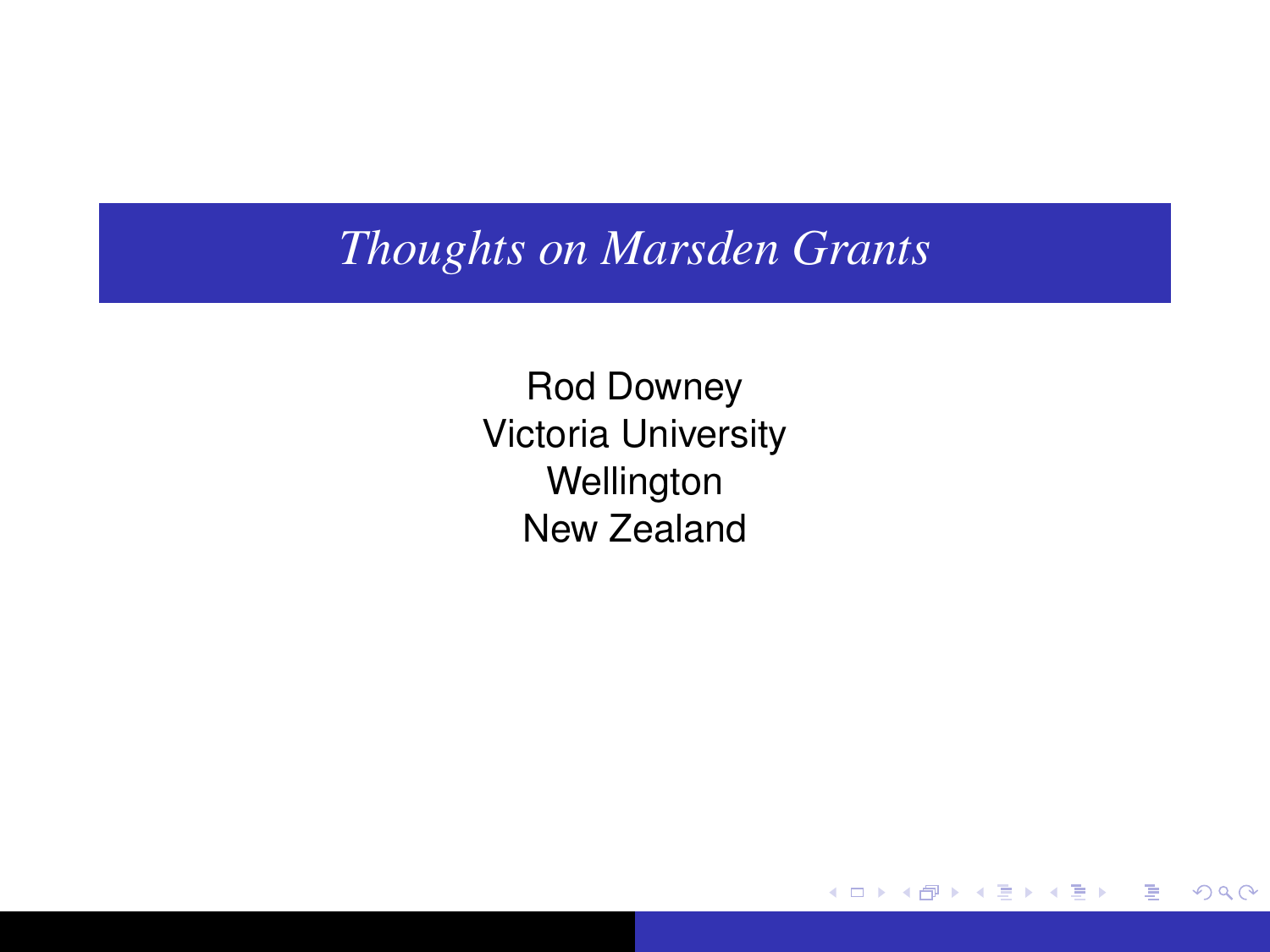- $\triangleright$  The process is that there is a panel who individually give rankings to each proposal.
- $\triangleright$  These rankings give a holistic score from several components.
- $\triangleright$  The most overwhelmingly important one is the first: what is the scientific merit of this proposal.

 $QQQ$ 

 $\triangleright$  Track record and contributions to NZ science are important, but the one above is the most important.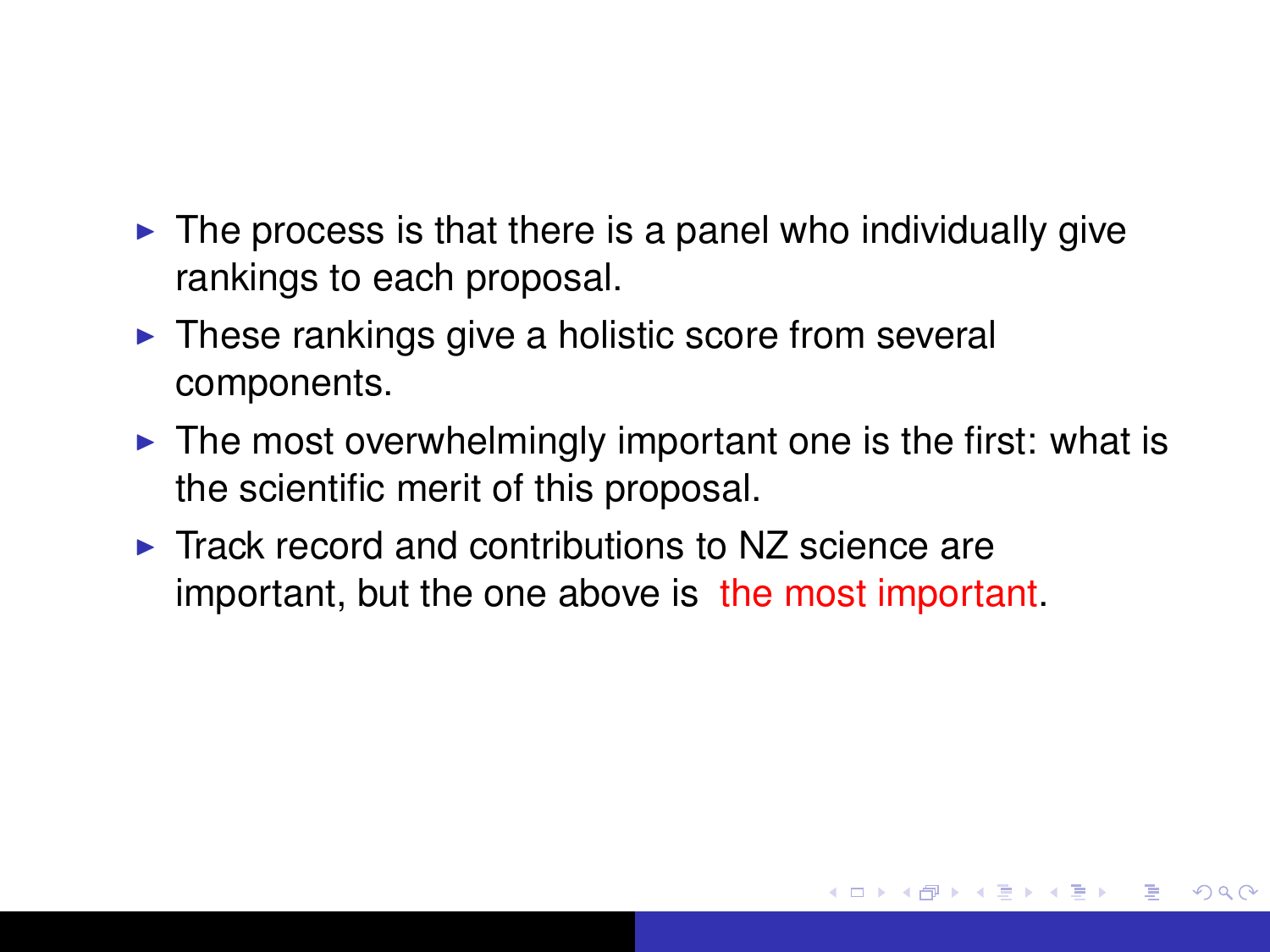- <span id="page-2-0"></span> $\triangleright$  Conclusion: You must write the proposal to maximize the score on the scientific merit part.
- $\triangleright$  Clearly track record and potential is implicitly taken into account in the score. (Years of experience is factored in also.)
- $\triangleright$  The panel will be a number of eminent scientists in your general but not your specific area.

 $QQQ$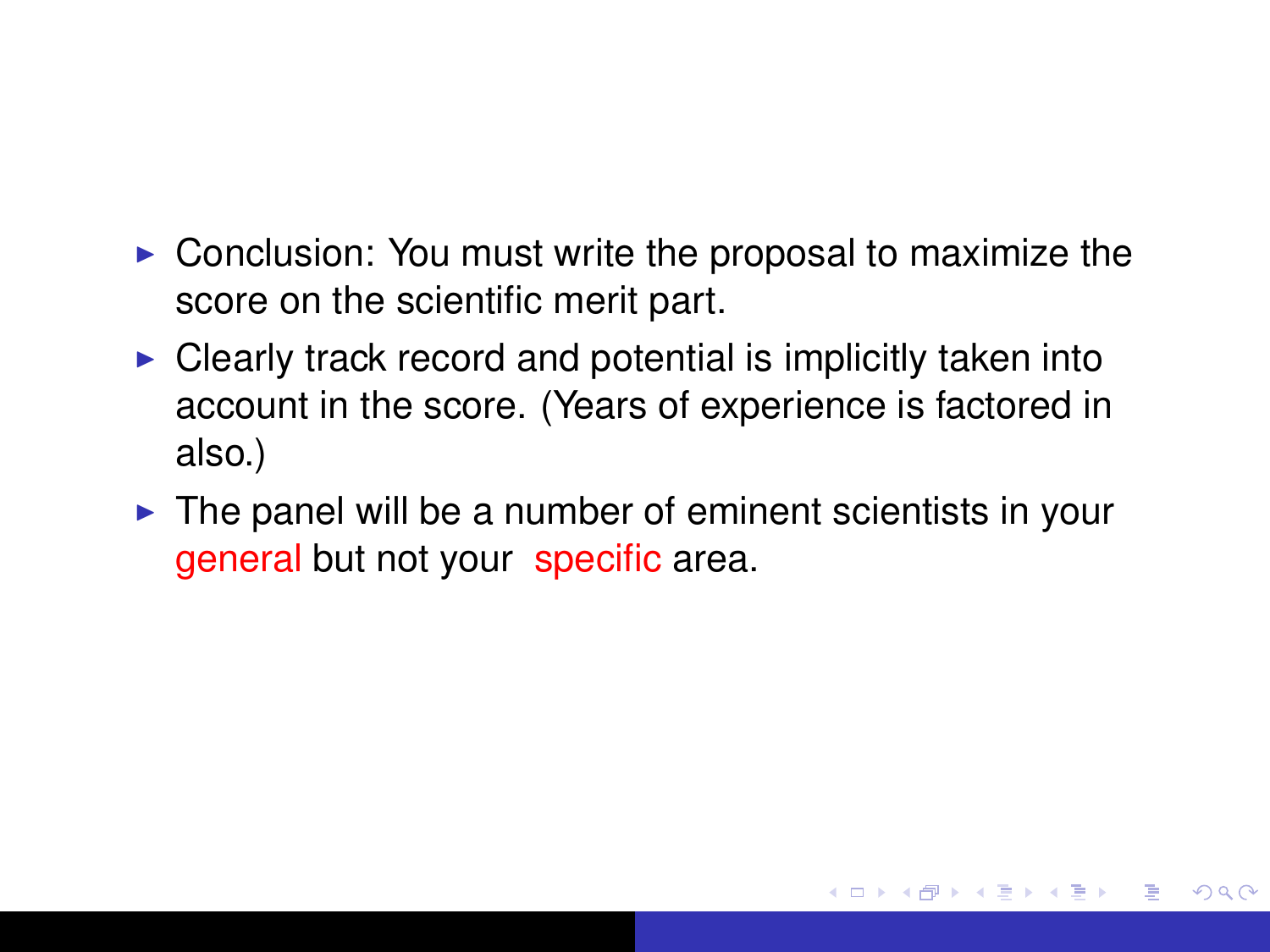- $\blacktriangleright$  For example this year: Database theorist (Gill-chair), Applied Maths (Australian), Applied Stats, Applied maths/physics, Pure Maths (analysis), Software engineer (vaguely applied), Phylogenics/combinatorics, Pure Sats (Australia), High performance large scale computing (Australia).
- $\triangleright$  So, for example, I am applying in mainly pure maths and in theory of computation and algebra. There is no expertise at all on the panel. Most of them have seen a lot of proposals, though.
- $\blacktriangleright$  So
	- 1. How should I write my proposal for 9 people who have no idea what my area is about and why it is of any interest to anyone?
	- 2. Also the panel is heavily skewed towards applied areas of study, with the only truly pure person working in continuous mathematics.
	- 3. It is not that I am saying that there is a bias towards their areas, only that due to the fragmentation of knowledge, it is very hard to appreciate what others [do.](#page-2-0)  $299$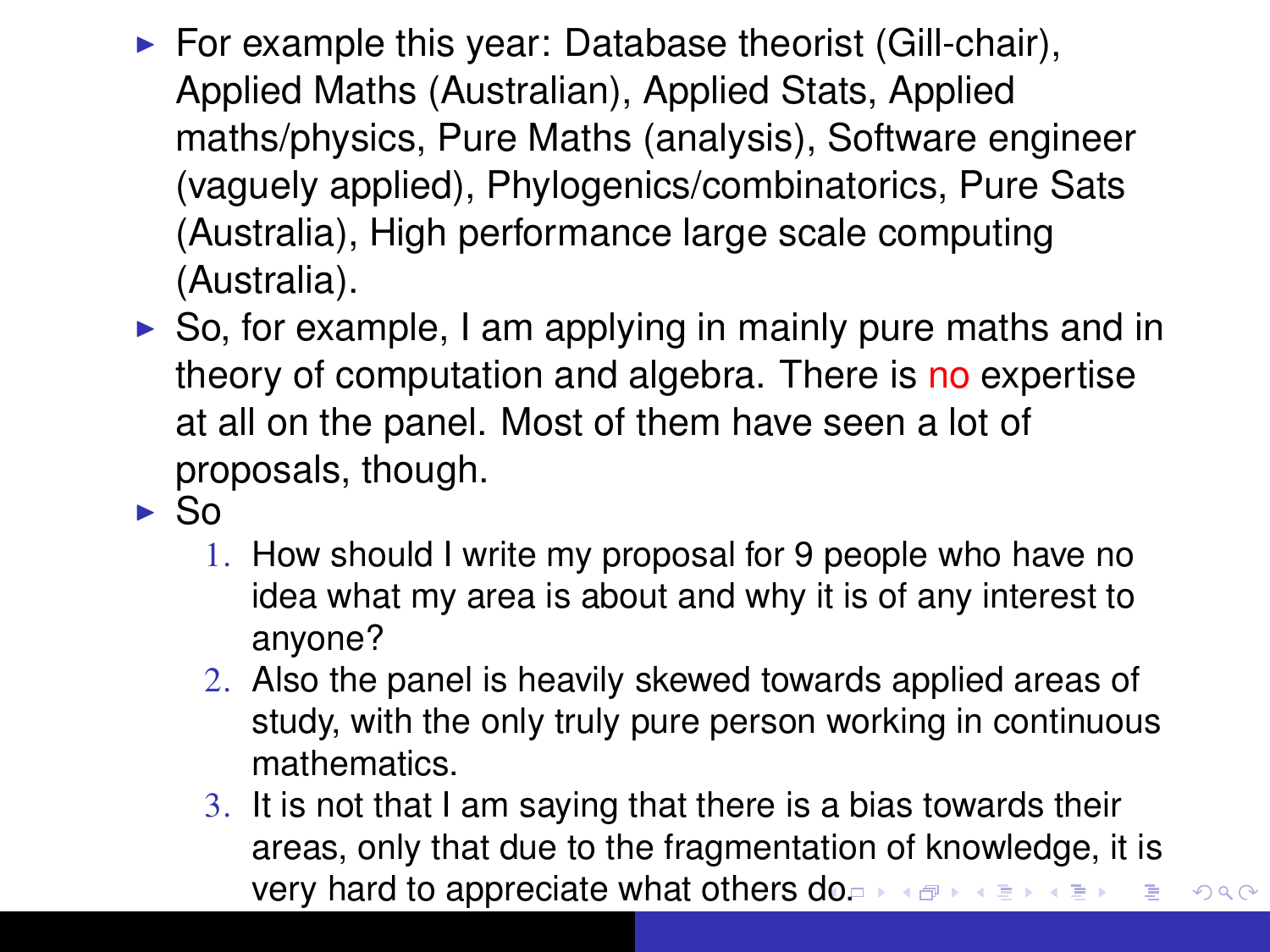- $\triangleright$  Conclusion In round 1, you must write as clearly and simply as possible.
- $\blacktriangleright$  You must sav
	- 1. What you plan to do-stated for the audience above, NOT for people in your area.
	- 2. Why THE PANEL should believe this is important.
	- 3. Why THE PANEL should believe you can achieve this.
	- 4. Some part of the page saying HOW you plan to do this and what evidence supports this. This is where you can put in some details.

K ロ ▶ K 御 ▶ K 唐 ▶ K 唐

 $QQQ$ 

- 5. (for me) What is the NEW idea here?
- It is NOT good enough to repeat "this is important". Evidence is needed.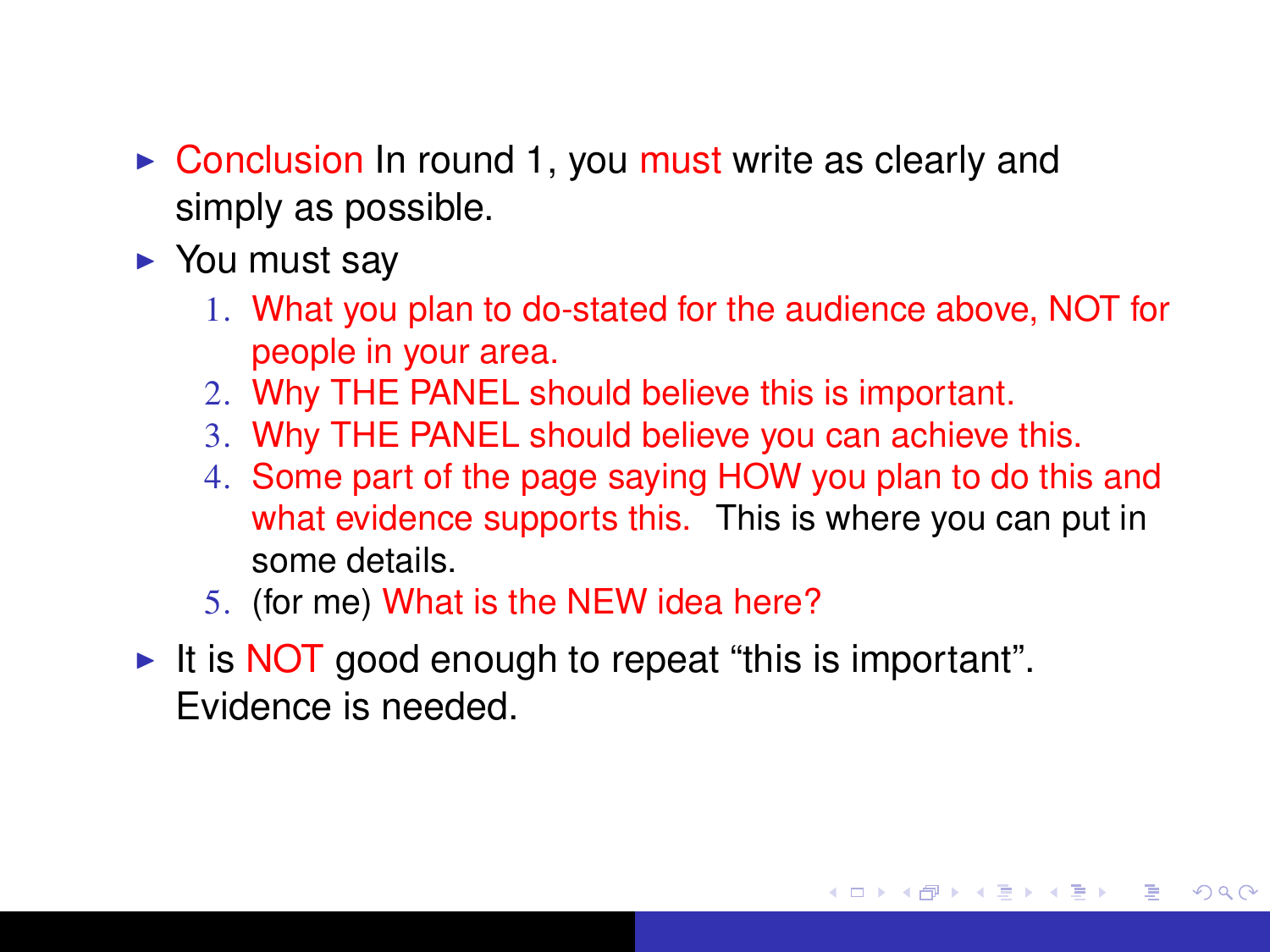## MY METHODS ON PANEL

- $\triangleright$  Questions Lask: What are the new ideas here? What is the novelty? How can I believe that this person can carry it thru? (ie not just a long list of questions with no clear plan of how to attack).
- $\blacktriangleright$  I will look at web pages, track records, length of time.
- $\triangleright$  Personally, I found it very hard with projects involving applications.
- $\triangleright$  For example, I will take problem X and apply MCMC (stats) when it looks more like something that should be funded by e.g. the medical council, or I will build a new programming language which will revolutionise Y, or I will model Z with a slighly different set of DE's than previously used. Tell me the new ideas, and why your approach will be potentially significant.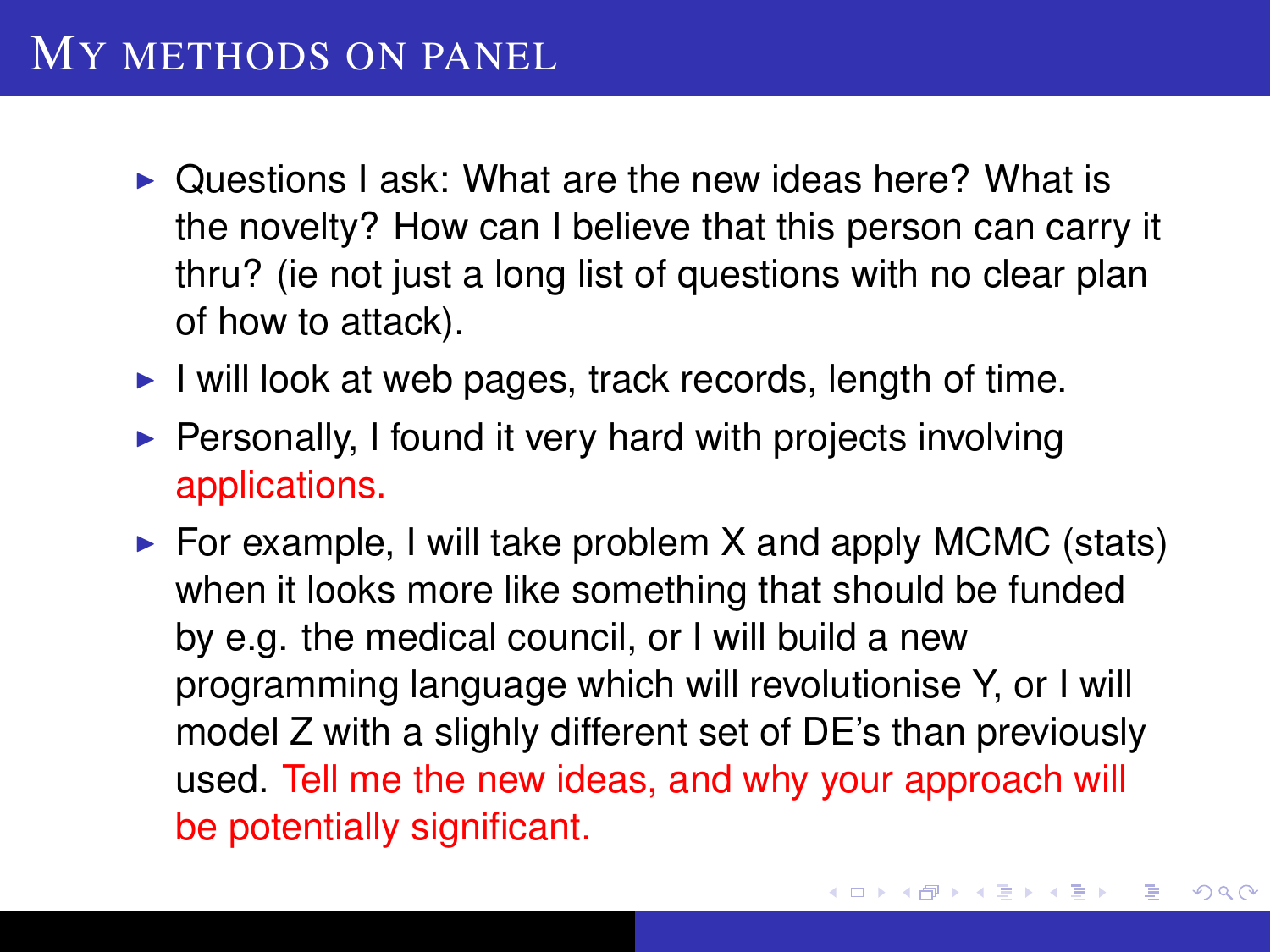- $\triangleright$  Last time I wrote 12 drafts, and ran them past many people not in my area, and even not at VUW.
- $\triangleright$  Melnikov and I have begun thinking about our organization of our application to work on in the next 2 months.
- $\triangleright$  Our first draft is likely 2 times as long as necessary.
- $\triangleright$  This year we provided feedback to various people. Here is part of a bit of feedback:

"How to make this apparent to non-experts. Emphasise big ideas in plain language. Emphasise how logic gives you tools not available to the others working in this area. Feed the panel with a spoon."

←ロト→ 伊ト→ モデト→

 $QQQ$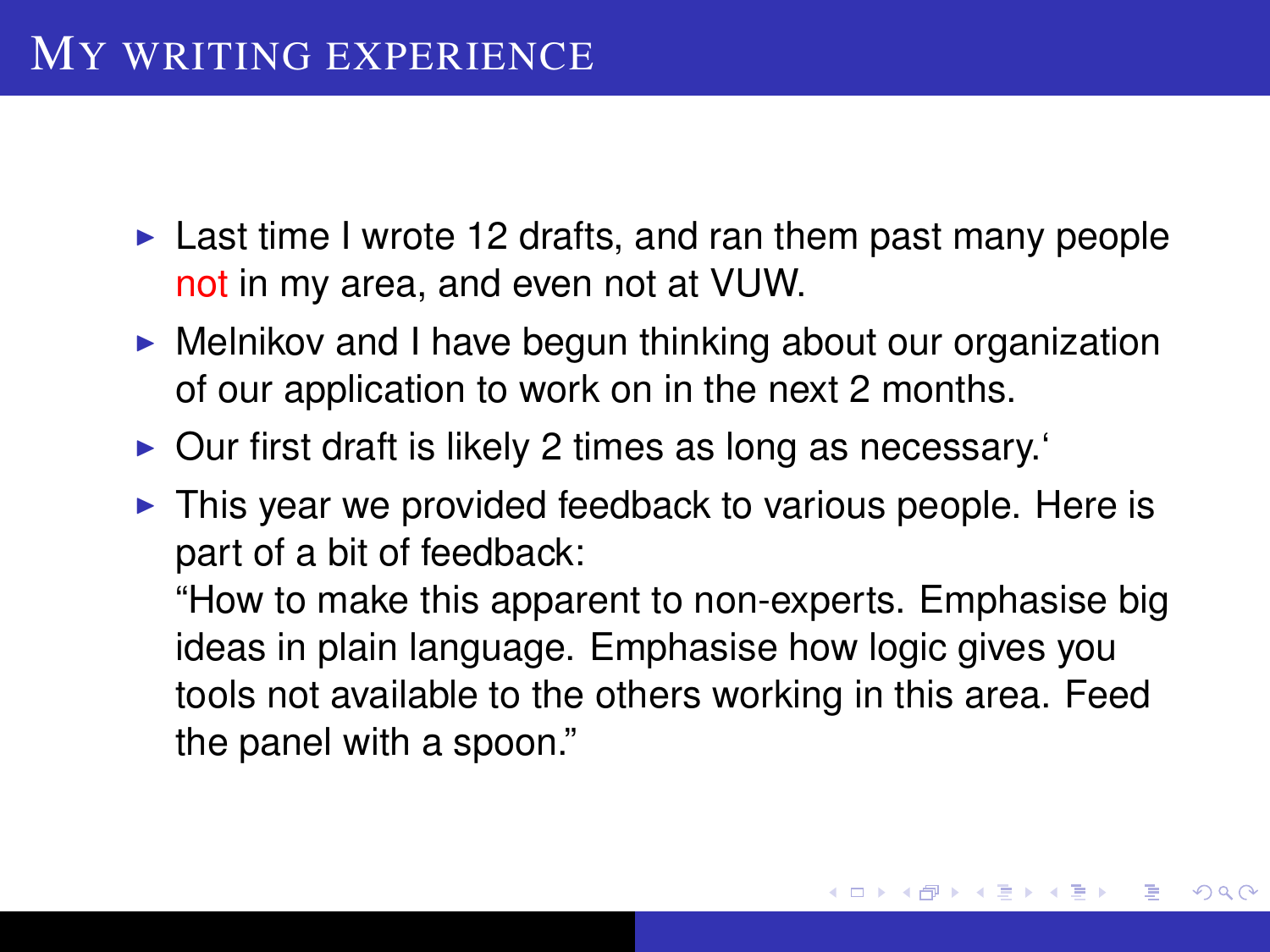- <span id="page-7-0"></span> $\triangleright$  First paragraph: Say in general terms what you plan to to, and why it is interesting. This I think should be accessible to any person in your general area.
- $\triangleright$  Middle bit: say more specifically what your project will do in more detail aiming at more of an expert. Say what are the new ideas you will bring to bear.
- $\triangleright$  Now give more details that more of an expert in your area would be convinced by that you have a good plan and the ability to carry this out. How are you going to do this. Again stress ideas.
- $\triangleright$  Now finish: Reprise the first paragraph. what are you doing, why, why is it important, what are your new ideas.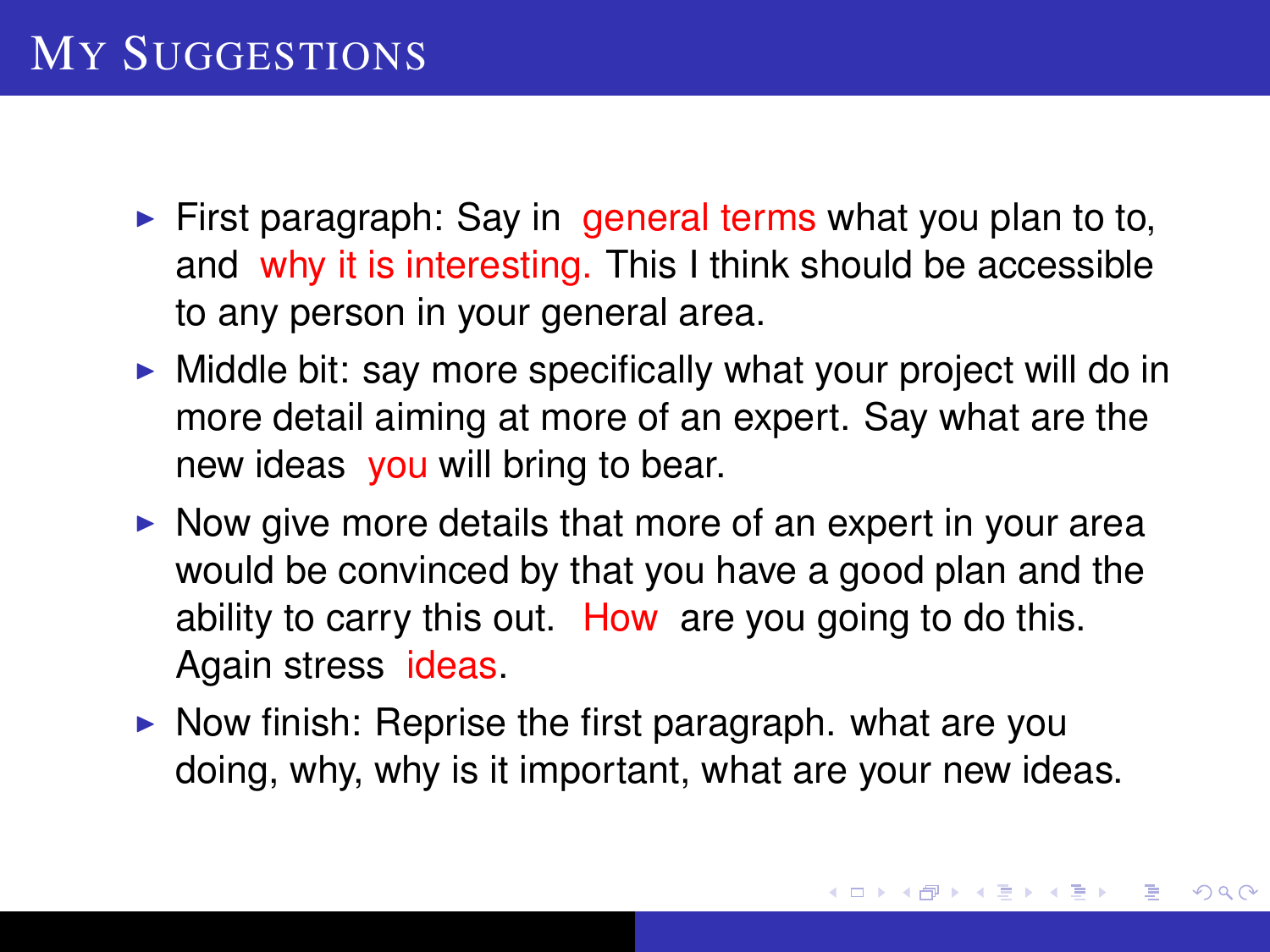## <span id="page-8-0"></span>PET HATES

The following are things I personally find will downgrade a proposal to me.

- $\triangleright$  Overly grandiose claims. "This will revolutionize computational gerionics,"
- $\triangleright$  Sounding too much like a used car salesman.
- $\triangleright$  Especially concentrating on outcomes (like listening to a politician... "we'll deliver optimism.")
- $\triangleright$  Saying what will happen from research. If it is known then why are we supporting it? Say what you expect will happen. The research office can have different ideas.
- $\blacktriangleright$  Telling me over and over again that it is good for New Zealand.
- $\triangleright$  Proposals with just one (or fewer) little idea.
- $\blacktriangleright$  Proposals that are just a simple list of problems, with no indication as to why we care or how th[ey](#page-7-0) [m](#page-9-0)[ig](#page-7-0)[h](#page-8-0)[t](#page-9-0) [be](#page-0-0) [a](#page-13-0)[tta](#page-0-0)[ck](#page-13-0)[e](#page-0-0)[d.](#page-13-0)

 $290$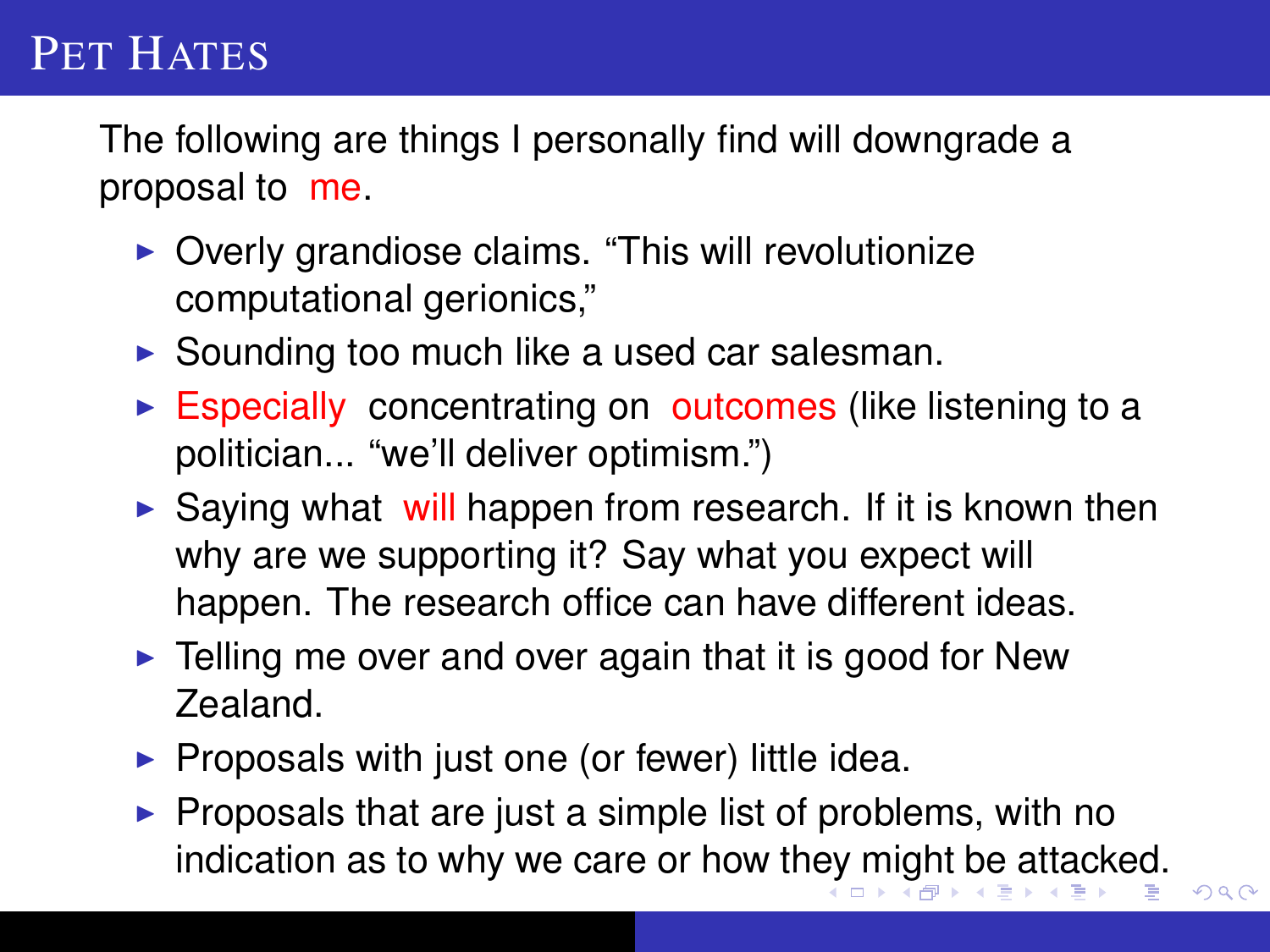- <span id="page-9-0"></span> $\triangleright$  Proposals that have really new ideas, and are not just direct extensions of previous work.
- $\triangleright$  Proposals that could have a big pay-off.
- $\triangleright$  Proposals that  $\overline{\mathsf{link}}$  areas together, with impact beyond their own speciality.

 $\left\{ \bigoplus_k k \right\}$  and  $\left\{ \bigoplus_k k \right\}$  and  $\left\{ \bigoplus_k k \right\}$ 

 $290$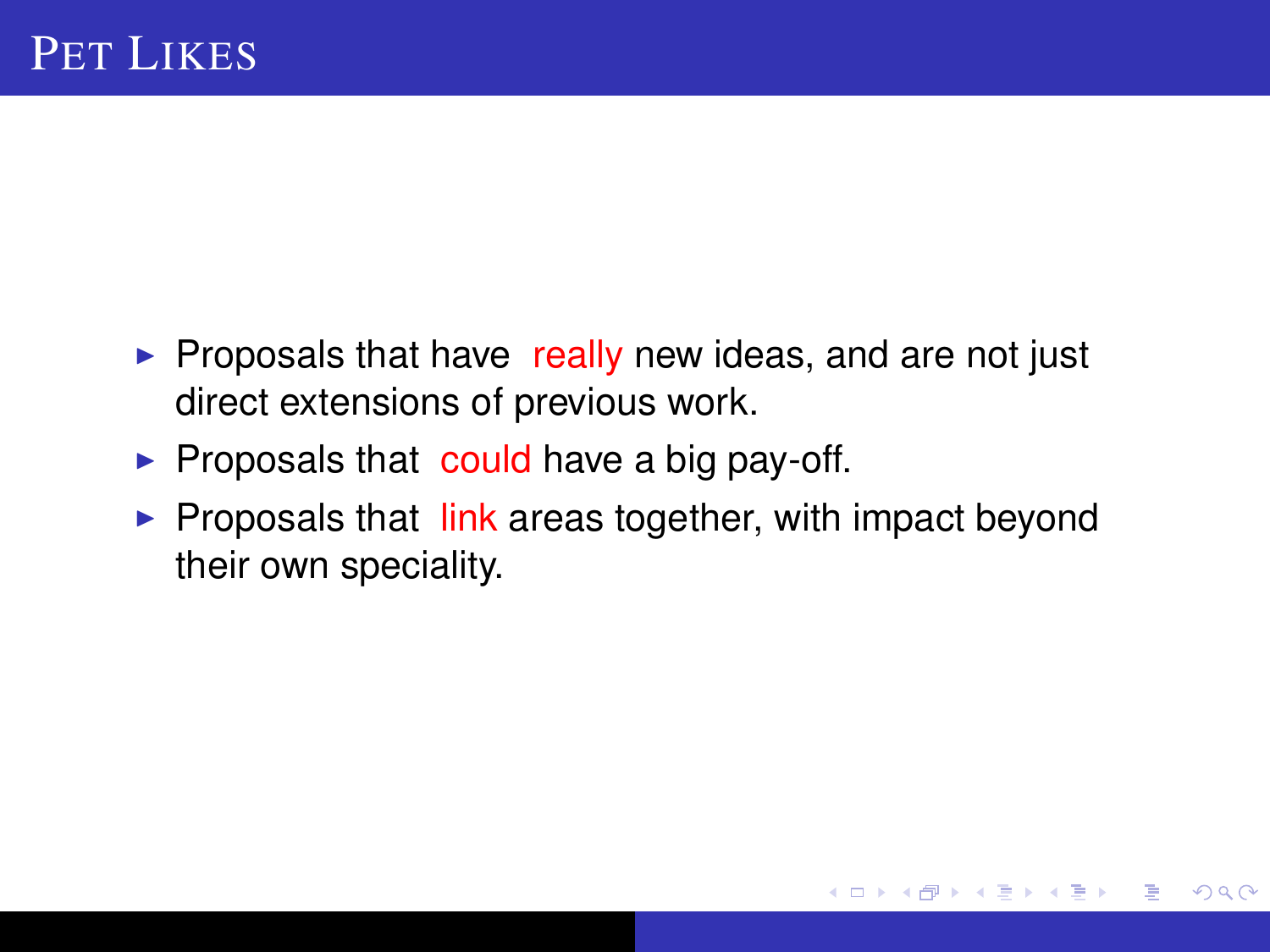- If you fail to get a grant for 2-3 years you will never get one. Panels change each year. Your history changes.
- It is always the same people. There is no guarantee of continuity.
- $\triangleright$  Being young counts against. Rather the opposite in my experience. A fast start is more valuable than a full proposal, really.

K 倒 → K ミ → K

 $QQ$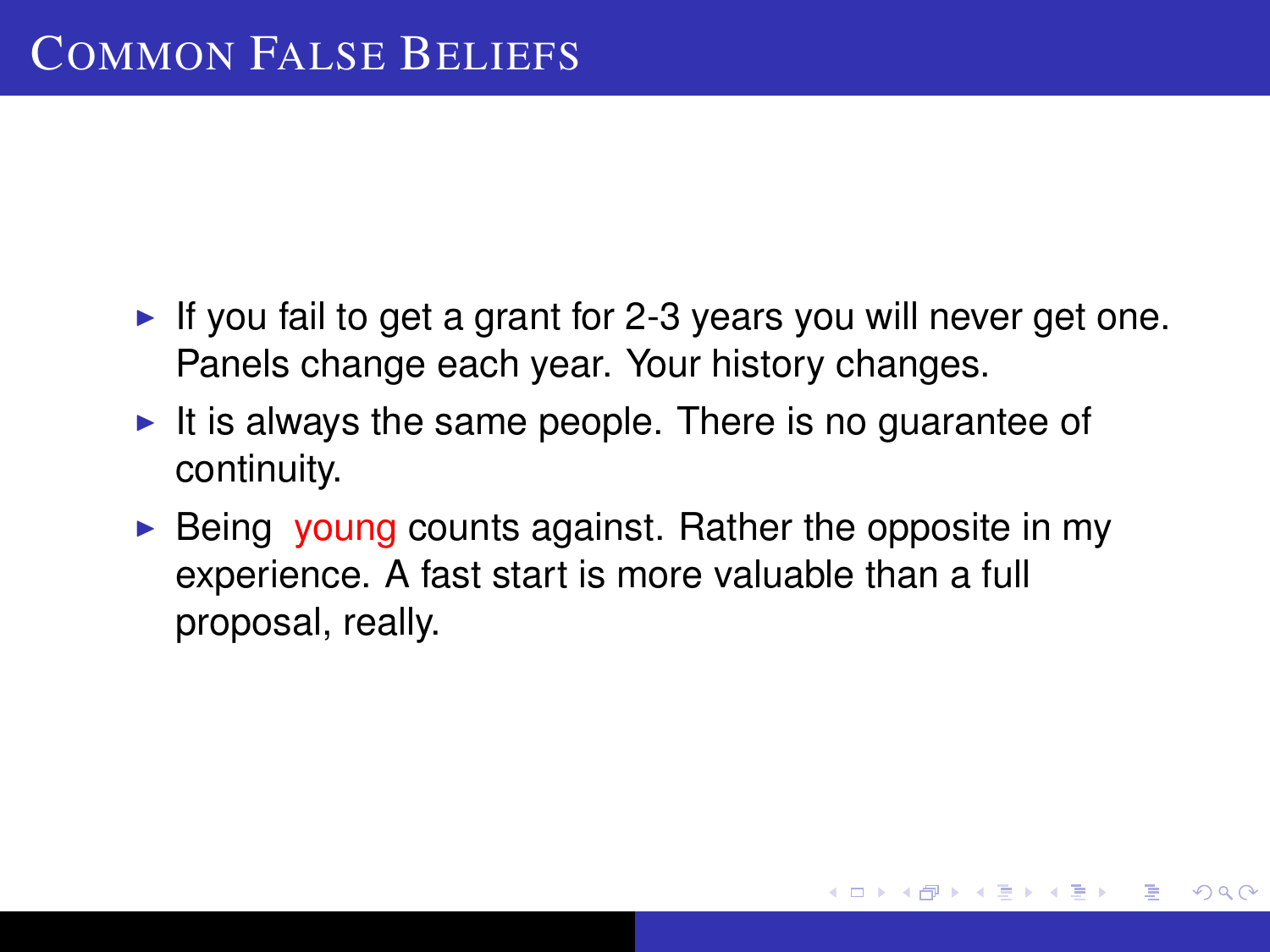- $\triangleright$  Applying and not getting a grant serves no purpose.
- $\blacktriangleright$  First there are many other granting agencies (e.g. local strategic) which you might well be applying to, and you will need to think about that anyway. It cannot hurt to think about what you are doing.
- $\triangleright$  Second in my experience, getting to, say, the second round allows for a lot of local leverage for local (e.g. science faculty) grants.

**K 御 ≯ K 唐 ⊁ K** 

 $QQ$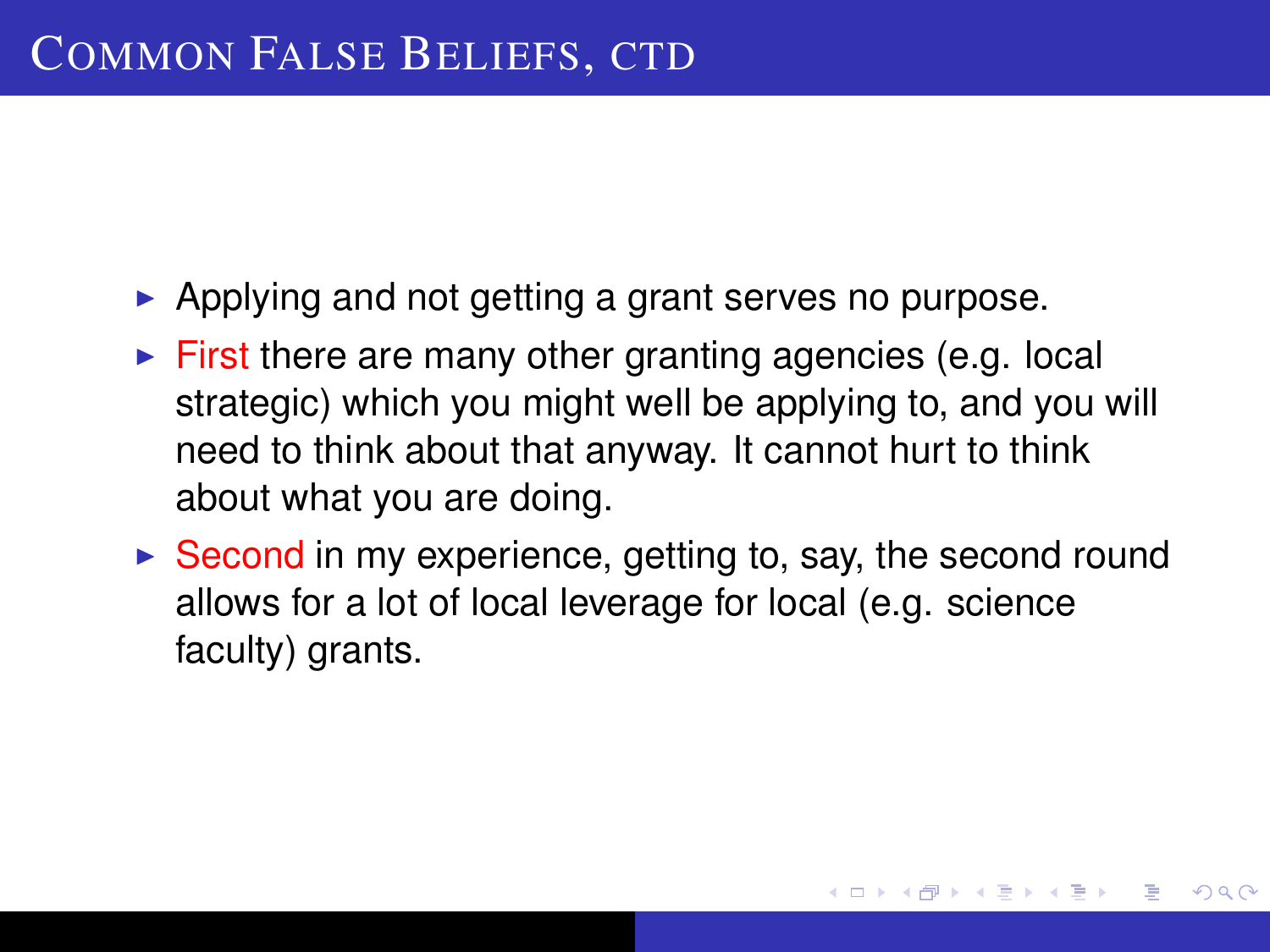- $\triangleright$  Third as your ideas evolve you can upgrade the proposal for the next year. Many poeple are more succesful in the second, or third tries because their ideas have had more time to simmer.
- $\triangleright$  Fourth at the very worst, the numbers are determined by how many reasonable preliminary applications are in the area.

 $QQ$